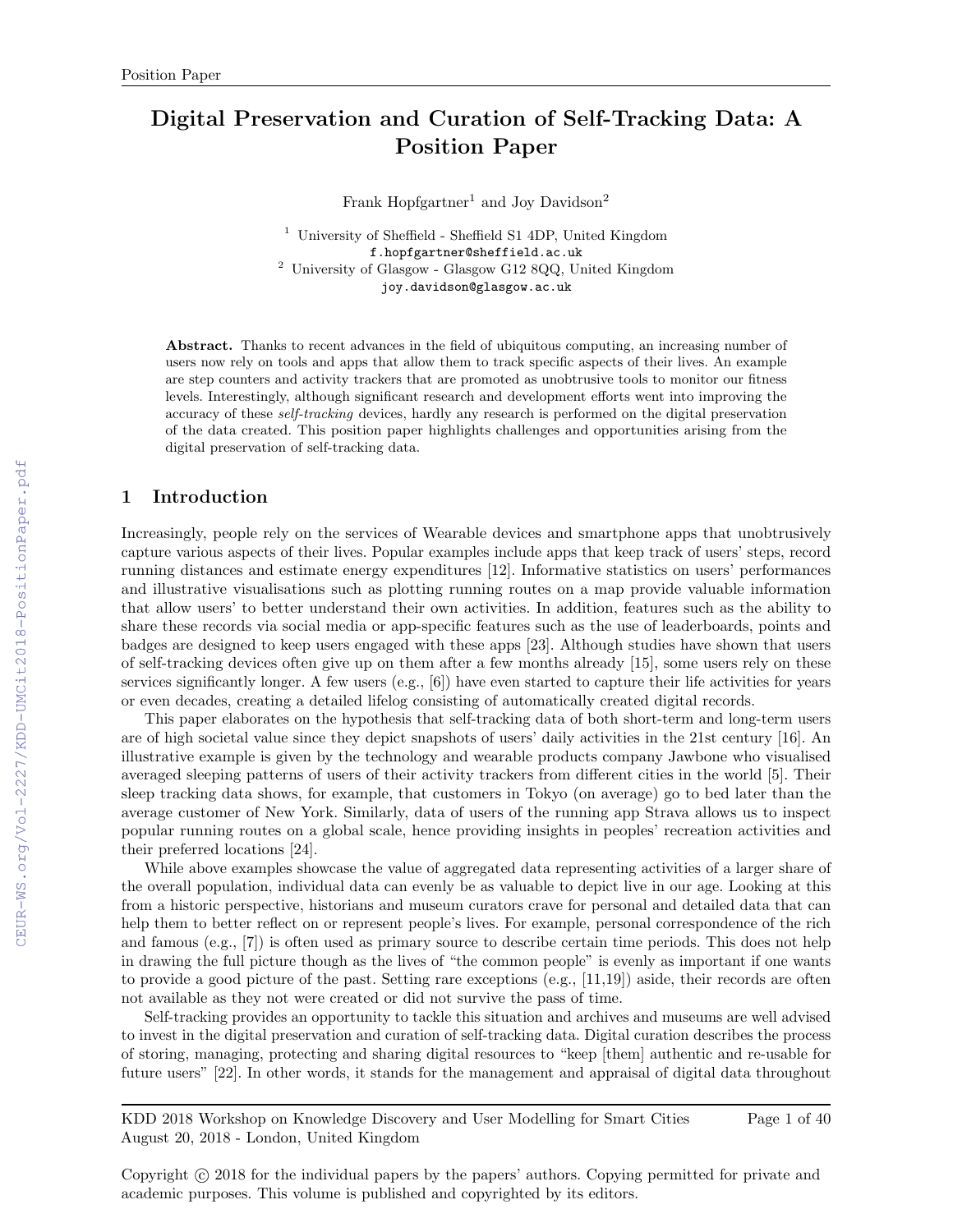its entire lifecycle. Although museums and archives are well aware of the challenges related to above steps, research to date on tackling these challenges is very limited. By using a basic digital curation lifecycle as a template, this position paper aims to contribute to the discussions by highlighting what these actions mean in the context of digital preservation of self-tracking data. The paper is structured as follows. In Section 2, we first survey adaptations of the digital curation lifecycle for different types of data. Section 3 then discusses digital curation actions in the context of self-tracking data. Section 4 concludes this position paper.

## 2 Related Work

As mentioned above, digital curation refers to the process of managing, storing, and preserving digital data for later use. Treating data as a digital entity that goes through various stages or cycles in its "life", Pannock [22] argues that these cycles need to be carefully planned in order to guarantee a feasible digital curation policy. This follows the argumentation of Humphrey [13] who describes lifecycle models as an ideal method to represent flow, representation, and transition of system components. Pennock puts forward three main arguments to support her statement. First of all, data in digital form is rather fragile and technical advances might result in issues related to access to this data. Moreover, she argues that activities (or lack thereof) can directly influence the digital curation of data. Thirdly, she highlights that re-use of curated data is only possible if the data's authenticity and integrity is guaranteed.

Various digital curation models have been introduced that follow the idea of data lifecycles. An early example is the DCC Digital Curation Lifecycle [8] that focuses on research data. The model distinguishes between full lifecycle actions, sequential actions and occasional actions as its key elements. Full lifecycle actions include the description and representation of information, preservation planning, community watch & participation, and curation & preservation. Sequential actions include conceptualisation, creation or receiving of data, appraisal and selection, ingestion, preservation action, storage, providing access, use and reuse, and transformation. Occasional actions include activities such as disposal of data, reappraise, and data migration. A similar lifecycle model have been introduced by the US Library of Congress [17]. More recently, the UK Data Service introduced a more general lifecycle model [26] that can be applied to a wide range of different data types. Kowalczyk [14] identifies this as a limitation as some features unique to specific data might require a much more fine-grained approach to guarantee digital curation.

Considering this, it comes with no surprise that various domain-specific digital curation lifecycles have been introduced throughout the years. More recent examples include work by Emsley and De Roure [9] on the digital curation of Docker containers and by Yoon et al. [29] who focus on citizen-generated data. Probably the most relevant model in our context is introduced by Wallis et al. [27] who argue for the digital curation of ecological sensing data. Although sensing data might share similarities to self-tracking data that has been created using sensor platforms, we argue that there are specific differences and challenges in other steps of this data's lifecycle. A first discussion on these challenges is provided in the next section.

# 3 Towards a Digital Curation Lifecycle for Self Tracking Data

Pennock [22] argues that a basic digital curation lifecycle consists of six major actions that are required for the curation and preservation of data. These actions include creation of data, active use, appraisal  $\&$ selection, transfer, storage & preservation, and access & re-use. In the remainder of this section, we look at these actions more in detail.

#### 3.1 Creation of data

The first action of the lifecycle is the actual creation of data. A wide range of different self-tracking devices exist that create a manifold of different data [28]. An important step of data creation is also the additional creation of administrative, structural and technical metadata that describes this data as it can help us in better understanding its meaning. In a self-tracking scenario, this step could be rather challenging.

KDD 2018 Workshop on Knowledge Discovery and User Modelling for Smart Cities August 20, 2018 - London, United Kingdom Page 2 of 40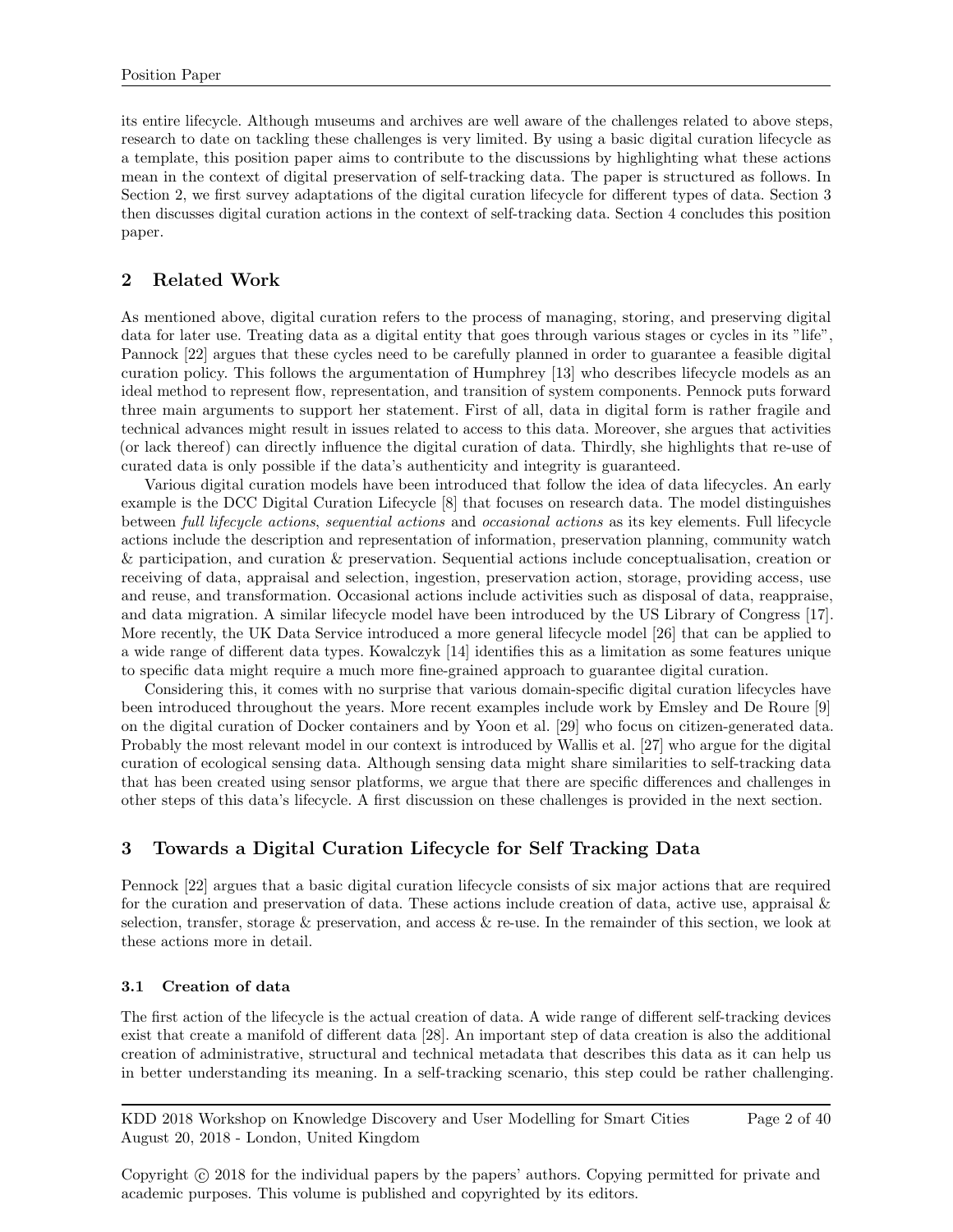Although more and more self-tracking apps and devices are made available, the nature of accompanying metadata created is unknown.

#### 3.2 Active Use

There can be different reasons of why users decide to rely on self-tracking devices. Lupton [18] identifies five main reasons, or modes, for self-tracking, including personal, communal, pushed, imposed and exploited. Although the initial motivation of these groups differs significantly, in all cases, self-tracking data is used to quantify aspects of the self-tracker's life, which eventually might lead to behaviour change [21].

Another case for the active use of self-tracking data is presented by Musakwa and Selala who analysed aggregated data of cycling records in the city of Johannesburg to further study cycling trends [20]. While their particular showcases benefits for city planners, transportation managers, and other stakeholders, similar analyses can be thought of in other contexts that would allow us to represent various aspects of life in the 21st century.

#### 3.3 Appraisal & Selection

This action includes the evaluation of data and selection for long-term curation and preservation. Best practice guidelines (e.g., [4]) generally suggest to preserve raw data (and accompanying metadata) for future use. In a self-tracking context, such raw data would be sensor data, e.g., recorded by accelerometers. Raw data is only accessible to the tracking service provider though since users often only get to see the output of an additional data analysis step. For example, step counter apps do not visualise the actual raw that was captured by accelerometers or other sensors but instead interpret this data using undisclosed algorithms. Given the unregulated nature of the self-tracking market with a multitude of apps and devices made available, it is not clear what appraisal and selection actions are performed by the self-tracking service providers.

One approach to guarantee appraisal and selection could be to hand this action to the consumer or other trusted parties. However, considering that the success of self-tracking apps depends on the accuracy of their algorithms and that the release of raw data would open the gates for reverse engineering efforts, it is unlikely that raw data will be made available to the consumer. Consequently, pre-processed data might be the only alternative type of data available that could be considered in the appraisal and selection step.

#### 3.4 Transfer

The transfer action, also referred to as ingestion, refers to the transfer of data to an archive, repository or data centre. Currently, self-tracking data is often transferred from the users' smartphone or Wearable device to the cloud servers of the self-tracking service provider. Here, they are then analysed further. Additional data transfer actions remains unclear but as shown in [2], self-tracking data is often used for further research, which would suggest that the data is transferred further. In case the digital preservation and curation of self-tracking data would be performed by the costumer or the general public, data would have to be transferred to their hands or to the hands of a trusted custodian. However, as will be discussed below, users might have transferred ownership of the data to the service provider by accepting their Terms and Conditions, and it is up to the service provider to decide whether they want to provide access to this data. When the popular tracking app Moves stopped their service, customers had a short time window during which they could download their (processed) data [10]. Although this example illustrate that there might be good will on the service providers' side, the implementation is not always satisfactory. In the case of the Moves app, giving short notice to customers resulted in complete loss of data for customers who had missed the time window.

KDD 2018 Workshop on Knowledge Discovery and User Modelling for Smart Cities August 20, 2018 - London, United Kingdom

Page 3 of 40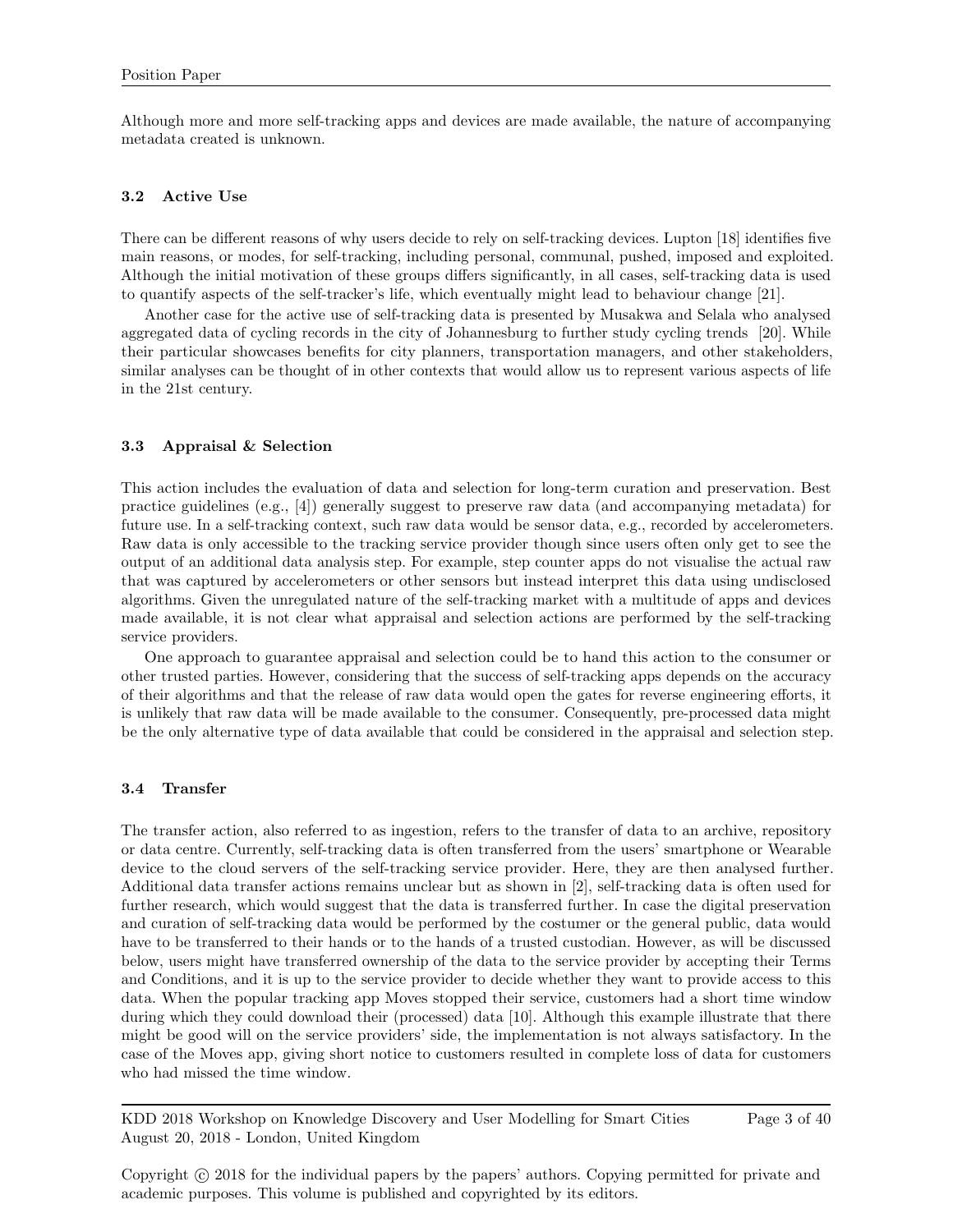#### 3.5 Storage & Preservation

Storage refers to the need to secure data in a secure manner adhering to relevant standards. As discussed above, most self-tracking data is currently stored by the providers of self-tracking services. The state of data storage and use of standards is unknown. Considering that self-tracking data contains very personal and potentially even sensitive data, a special emphasis needs to be put on the security of the data. The recent introduction of the strict General Data Protection Regulations (GDPR) by the European Union which focuses on the protection of personal data highlights the importance of this step even further. A discussion on the impact of GDPR on businesses is provided in [25].

Data preservation includes all steps required to ensure long-term preservation and retention of the data. This means that data remains authentic and reliable. Here, it also remains unclear how self-tracking data is currently treated. An issue related to this is that self-tracking services often cease to exist, e.g., when the service is not profitable. The destiny of the data collected remains unclear. This highlights the need to allow transfer of data to the customer or trusted parties who have the resources and credibility to guarantee secure and long-term data storage.

#### 3.6 Access & Re-use

The access and re-use step aims to make sure that stakeholders involved can easily access the data on a day-to-day basis. Here, an important question to be asked is who are the stakeholders involved in self-tracking. One obvious stakeholder is the self-tracker who created all the data but it might not actually be him or her who owns this data. Dependent on the terms & conditions that users signed up for when using a specific self-tracking app or device, another stakeholder, and owner of the data, might be the provider of the app. For a further discussion on data ownership, the reader is referred to [3]. At the same time, with self-tracking data being used in legal cases, other stakeholders might emerge who might get the legal right to access self-tracking data. For example, the Lancaster county district attorney in Florida stated that "when we have technology like Fitbit we're going to take advantage of it" [1].

# 4 Conclusion

Self-tracking devices are increasingly being used to quantify various aspects of our lives. While the majority of users might rely on self-tracking services to better understand their current lifestyles, we argue that the data created is worthy of preservation of future use. Using a very basic digital curation lifecycle as template, this position paper highlights a few of the core challenges that emerge from the digital preservation of self-tracking data. Learning from more domain-specific digital curation models that have been introduced in this paper, future work includes outlining more specific guidelines for the digital preservation of self-tracking data.

# References

- 1. Alejando Alba. Police, attorneys are using fitness trackers as court evidence, 2016.
- 2. Stephen Armstrong. What happens to data gathered by health and wellness apps? British Medical Journal, 353, 2016.
- 3. Ann Babe. Wearable fitness devices: Who owns your data?, 2016. Accessed in July 2018.
- 4. Elizabeth T. Borer, Eric W. Seabloom, Matthew B. Jones, and Mark Schildhauer. Some simple guidelines for effective data management. The Bulletin of the Ecological Society of America, 90:205–214, 2009.
- 5. Brian Wilt. In the city that we love. the jawbone blog, 2014. Accessed in July 2015.
- 6. Niamh Caprani, Paulina Piasek, Cathal Gurrin, Noel E. O'Connor, Kate Irving, and Alan Smeaton. Life-long collections: Motivations and the implications for lifelogging with mobile devices. International Journal of Mobile Human Computer Interaction (IJMHCI), 6(1):15–36, 2014.
- 7. Derek J. de Solla Price. The correspondence of isaac newton. vol. 1. 1661-1675. h. w. turnbull, ed. cambridge university press, new york, 1959. xxxviii + 468 pp. illus. + plates. Science, 131(3408):1202–1202, 1960.

KDD 2018 Workshop on Knowledge Discovery and User Modelling for Smart Cities August 20, 2018 - London, United Kingdom Page 4 of 40